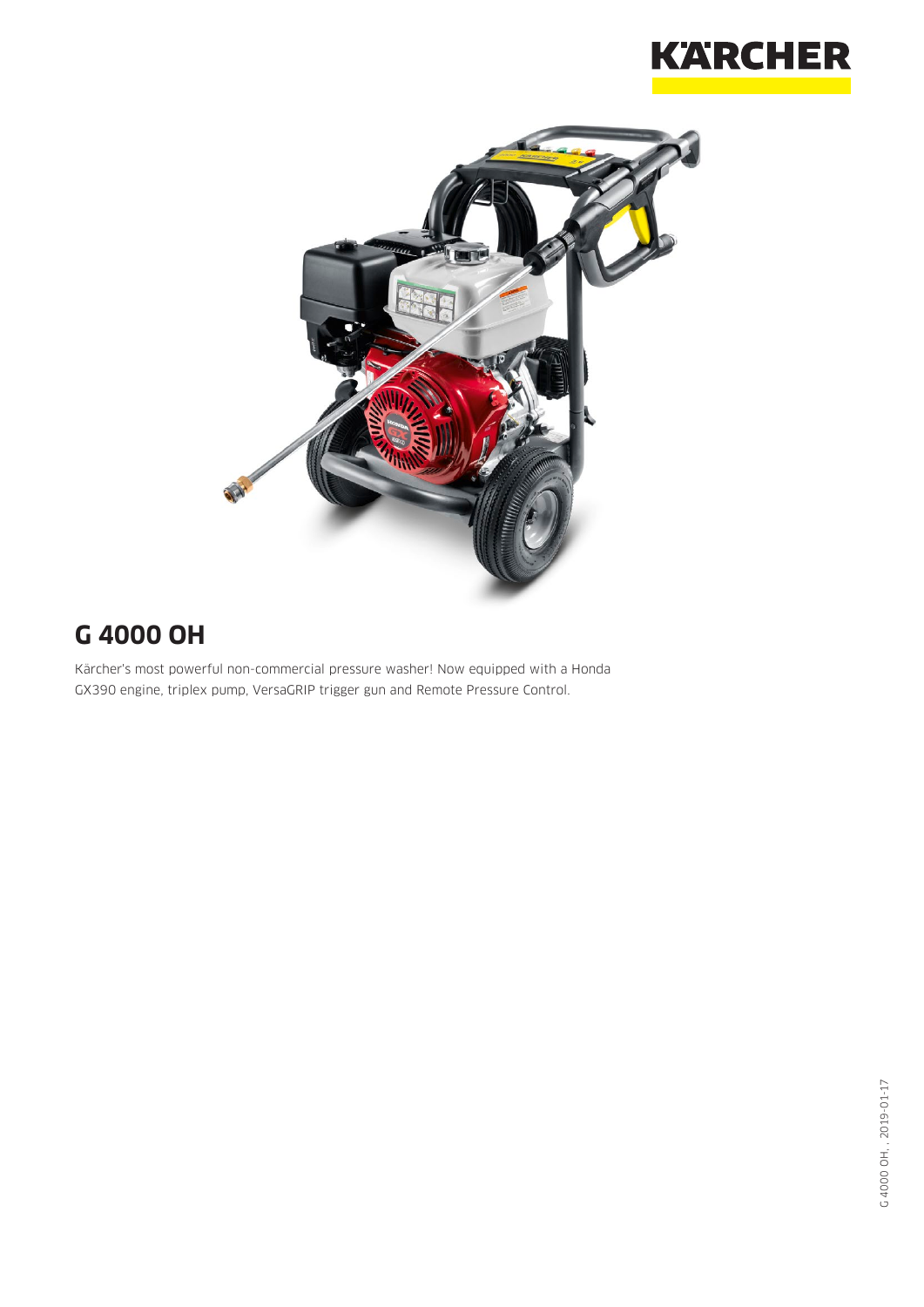## TECHNICAL DATA AND EQUIPMENT



|                                                                 |                    | G 4000 OH                      |
|-----------------------------------------------------------------|--------------------|--------------------------------|
| <b>Technical data</b>                                           |                    |                                |
| Pressure                                                        | PSI                | 4000                           |
| <b>Flow rate</b>                                                | <b>GPM</b>         | 3,6                            |
| Maximum water inlet Temp                                        | $^\circ\mathsf{F}$ | max. 140                       |
| Engine                                                          |                    | GX 390                         |
| Cylinder capacity (CC)                                          | cc <sup>3</sup>    | 390                            |
| Weight w/o accessories                                          | Ibs                | 131,4                          |
| Dimensions (L x W x H)                                          | in                 | $36.5 \times 23.5 \times 30.5$ |
|                                                                 |                    |                                |
| <b>Equipment</b>                                                |                    |                                |
| Rubber Industrial-grade High Pressure ft<br>Hose                |                    | 50                             |
| Industrial-grade Trigger Gun with Child<br>Safety Lock          |                    | п                              |
| Stainless steel spray wand with Quick<br><b>Connect adapter</b> |                    | п                              |
| <b>Detergent suction hose</b>                                   |                    | With filter                    |
| Included in delivery.                                           |                    |                                |